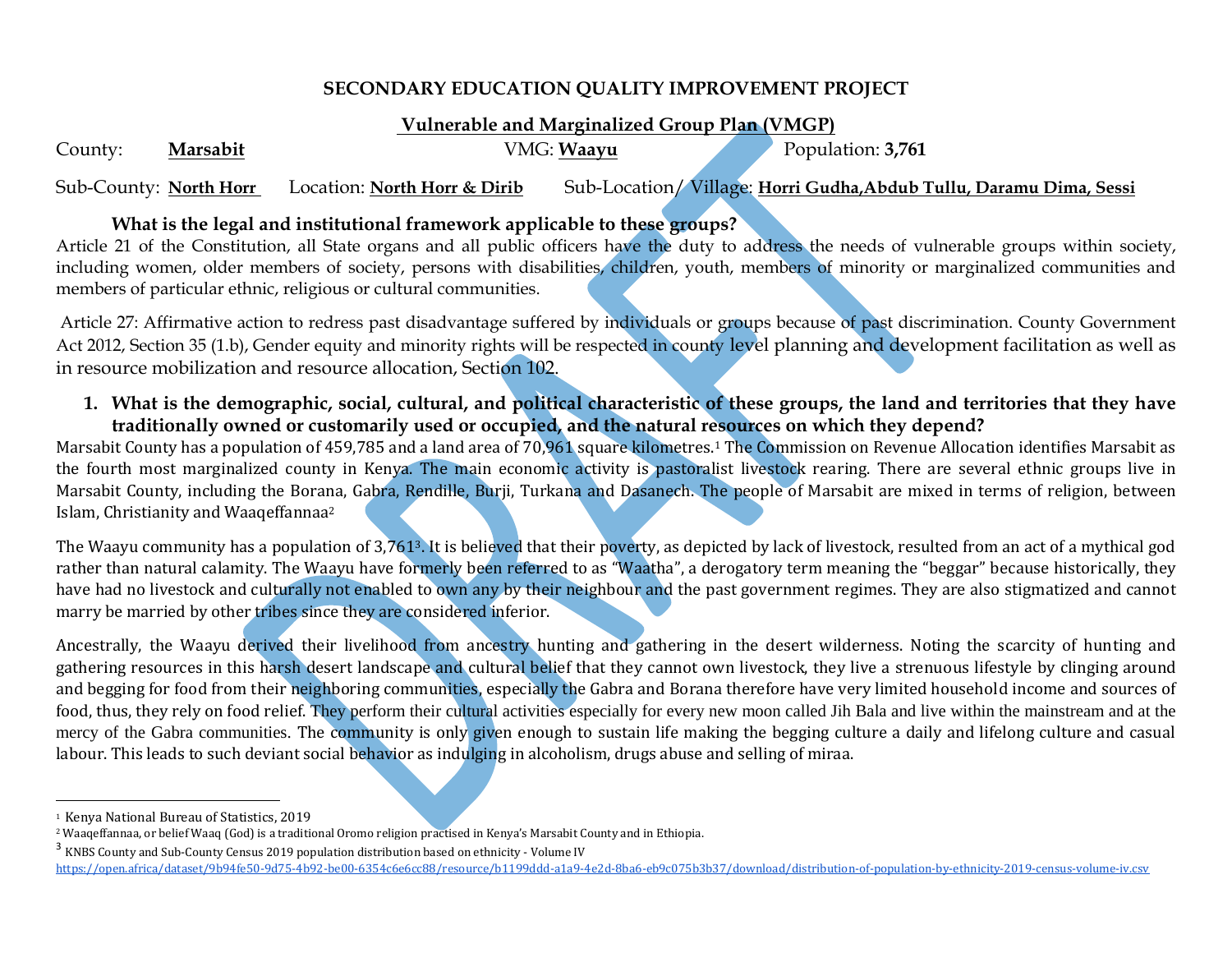The community is geographically spread and is found in some northern counties that include: Marsabit, Isiolo, Wajir, and Coastal counties including Tana River, Lamu, Kilifi and Kwale areas. The Wayyu are found in eighteen villages in Marsabat and Wajir: Dirib Gombo, Dub Gobba, Boru Harro, Badassa, WaqoJaldesa, Sololo, Turbi, Maikona, Kalacha, Hurihills, Elgade, North Horr, Balesa, Elhadi, Dukana, Qorga. Somare, and Forole vilalges. In this villages, there are 9 dominant Wayyu clans that include: Chaqo, Wantho, Tiy'olo, Baches, Kodele, Qochot, Mango and Rogo bl'a.

# **2. Provide a summary of results of the free, prior, and informed consultation with these groups that was carried out during the sub-project preparation and that led to broad community support for the project.**

Stakeholder's consultation meetings were conducted with a total of 46 participants [24 males and 22 females] representing different interest groups within the sub-county. The social assessment enabled identification of potential barriers to education, analysis of the risks, mitigation measure and identification of persons' who would support in implementation of the activities.

| <b>POTENTIAL</b>       | <b>CAUSES OF THE BARRIERS</b>                     | <b>MITIGATION MEASURES/</b>                         | <b>STATE WHETHER</b> | <b>ACTORS/</b>        |
|------------------------|---------------------------------------------------|-----------------------------------------------------|----------------------|-----------------------|
| <b>BARRIERS ON</b>     |                                                   | <b>RECCOMENDATIONS</b>                              | <b>ADDRESSED BY</b>  |                       |
| <b>EDUCATIONAL</b>     |                                                   |                                                     | <b>SEQIP OR NOT</b>  | <b>RESPONSIBILITY</b> |
| <b>ISSUES</b>          |                                                   |                                                     |                      |                       |
|                        |                                                   |                                                     |                      |                       |
| numbers<br>of<br>Low   | • Negative cultural practices and beliefs leading | Conducting community forums to sensitize            | This<br>will<br>be   | $\bullet$ MOE         |
| learners transitioning | to truancy, Early Marriages, Female Genital       | community on importance of education and            | captured in sub-     | $\bullet$ ML&SP       |
|                        | Mutilation (FGM) gender based violence and        | school participation by learners.                   | component 2.2        | $\bullet$ MDAs        |
|                        | child abuse resulting to school drop outs         |                                                     |                      | • Min. of Interior    |
|                        |                                                   | • Awareness creation and advocacy on negative       |                      | $\bullet$ NG-CDF      |
|                        | • No representation in bursary and scholarships   | cultural practices prevention.                      |                      | • Community           |
|                        | committees                                        | • Affirmative action to the community when giving   |                      | • Opinion leaders     |
|                        |                                                   | scholarship/bursaries                               |                      | • FBOs/NGOs/CBOs.     |
|                        |                                                   |                                                     |                      | $\bullet$ CSO's       |
|                        |                                                   | • Sensitization parents on how apply for bursaries  |                      | • Parents Association |
|                        |                                                   | and scholarships for learners.                      |                      | (PAs)                 |
|                        |                                                   |                                                     |                      | • Political leaders   |
|                        |                                                   | • Provision of school fees (bursaries and           |                      |                       |
|                        |                                                   | scholarships), mentorship and social support        |                      | • County government   |
|                        |                                                   |                                                     |                      | • VMG focal persons,  |
|                        |                                                   | • Provision of sanitary towels to girl child        |                      | <b>VMGs</b>           |
|                        |                                                   | • Strengthen guidance and counseling                |                      | representatives       |
|                        |                                                   | • Inclusion of community representatives in project |                      |                       |
|                        |                                                   | committees.                                         |                      |                       |
|                        |                                                   |                                                     |                      |                       |
|                        |                                                   | · Increase on government scholarships.              |                      |                       |
|                        |                                                   | • Identify the needy learners for scholarship.      |                      |                       |
| No value on education  | • Irresponsible parents                           | • Conducting community forums to sensitize them     | This will be         | MOE, Local Admin,     |
|                        |                                                   | on importance of education and school               | addressed in SEQIP   |                       |

### **Table 1: Potential barriers to education, analysis of the risks, mitigation measure**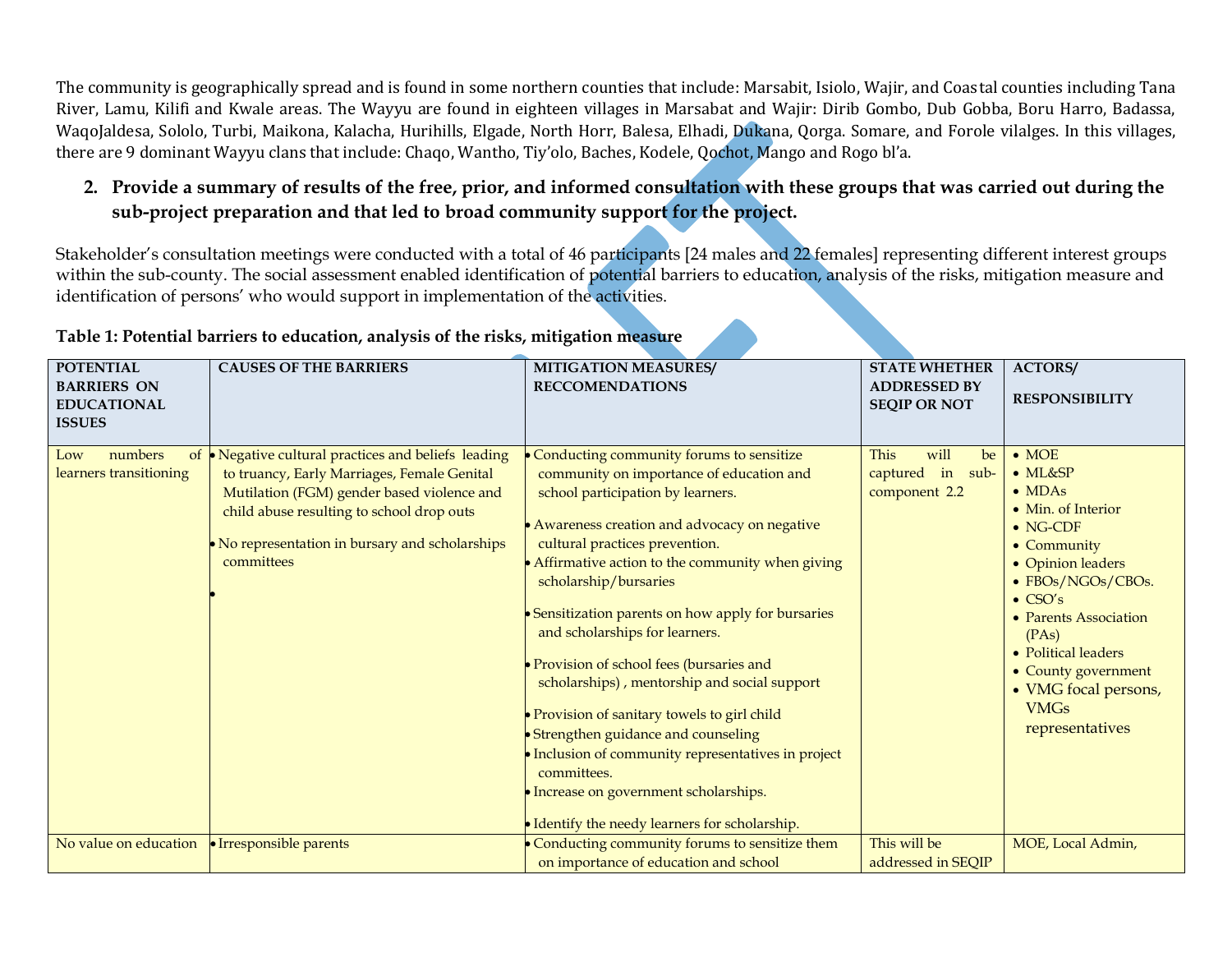|                                                        | · Socio-cultural issues (poor attitude towards<br>education)<br>• Drug abuse by parents and learners<br>• Their consideration by other communities as<br>outcast has lowered their self-esteem and<br>position in the community.<br>• Discrimination and lack of involvement by<br>other dominant communities.                                                                                                                                                                                                                                                                                            | participation by learners.<br>• Set aside advocacy fund for capacity building,<br>holding seminars forum with learners, parents.<br>• Mentorship program for learners.<br>• Advocacy campaigns in the community against<br>negative cultural practises.                                                                                                                                                                                                                                                                                                                                           | Sub-Component 2.2                                                                | <b>Education Officials,</b><br>ML&SP, Opinion leaders,<br>FBOs/CBOs/NGOs,<br>VMG focal persons,<br><b>VMGs representatives</b>                                                                                                    |
|--------------------------------------------------------|-----------------------------------------------------------------------------------------------------------------------------------------------------------------------------------------------------------------------------------------------------------------------------------------------------------------------------------------------------------------------------------------------------------------------------------------------------------------------------------------------------------------------------------------------------------------------------------------------------------|---------------------------------------------------------------------------------------------------------------------------------------------------------------------------------------------------------------------------------------------------------------------------------------------------------------------------------------------------------------------------------------------------------------------------------------------------------------------------------------------------------------------------------------------------------------------------------------------------|----------------------------------------------------------------------------------|-----------------------------------------------------------------------------------------------------------------------------------------------------------------------------------------------------------------------------------|
| High Levels of poverty<br>amongst community<br>members | • Community living in isolated villages<br>Over reliance in subsistence fishing.<br>• Community attitude and perception- Low value<br>of education.<br>• Low awareness on the existence of the<br>education programs.<br>• Unfair distribution of resources by county<br>government<br>• Lack of political representation within the<br>county and national government<br>· Individuals vested interest in projects<br>· Biases in selection of projects' beneficiaries<br>• Unemployment among the youth.<br>• Enhancement of the school feeding program to<br>boost in retention of learners in school. | Ensuring government service spread out to the<br>local level<br>Conducting community forums to sensitize them<br>on importance of education and school<br>participation by learners.<br>• Sensitize the stakeholders (Parents, Learners,<br>Teachers) on the existence of education programs<br>· Develop advocacy materials/ IEC materials for<br>learners, learners with Special needs &<br>Disabilities(LWD) and the community<br>· Inclusion of community representatives in project<br>committees.<br>· Increase on capitation.<br>• Fair distribution of resources by county<br>government. | This<br>will<br>be<br>captured in sub-<br>component 2.2 and<br>sub-component 3.1 | $\bullet$ MOE<br>$\bullet$ TSC<br>$\bullet$ KICD<br>$\bullet$ MOE<br>$\bullet$ Community<br>• Opinion/ Political<br>leaders<br>• FBOs/NGOs/CBOs.<br>• County government<br>• VMG focal persons,<br><b>VMGs</b><br>representatives |
| infrastructure<br>in<br>schools,                       | Lack of basic/proper   Live too far in the remote areas challenging<br>access to schools.<br>Congested Classrooms due to Increase in<br>number of learners<br>Poor infrastructure in schools and the<br>community                                                                                                                                                                                                                                                                                                                                                                                         | • Create awareness, participation and involvement<br>in all the stages of the project development.<br>• Enhance structure like classrooms and library in<br>the existing schools.<br>• Construction of sanitary facilities<br>• Inclusion of community representatives in                                                                                                                                                                                                                                                                                                                         | This<br>will<br>be<br>captured in sub-<br>component 2.1and<br>Sub-component 4.1  | $\bullet$ MOE<br>$\bullet$ MDAs<br>$\bullet$ MOH<br>$\bullet$ NG-CDF<br>• Min. of Interior<br>• Community<br>• Opinion leaders<br>• Political leaders<br>• County government                                                      |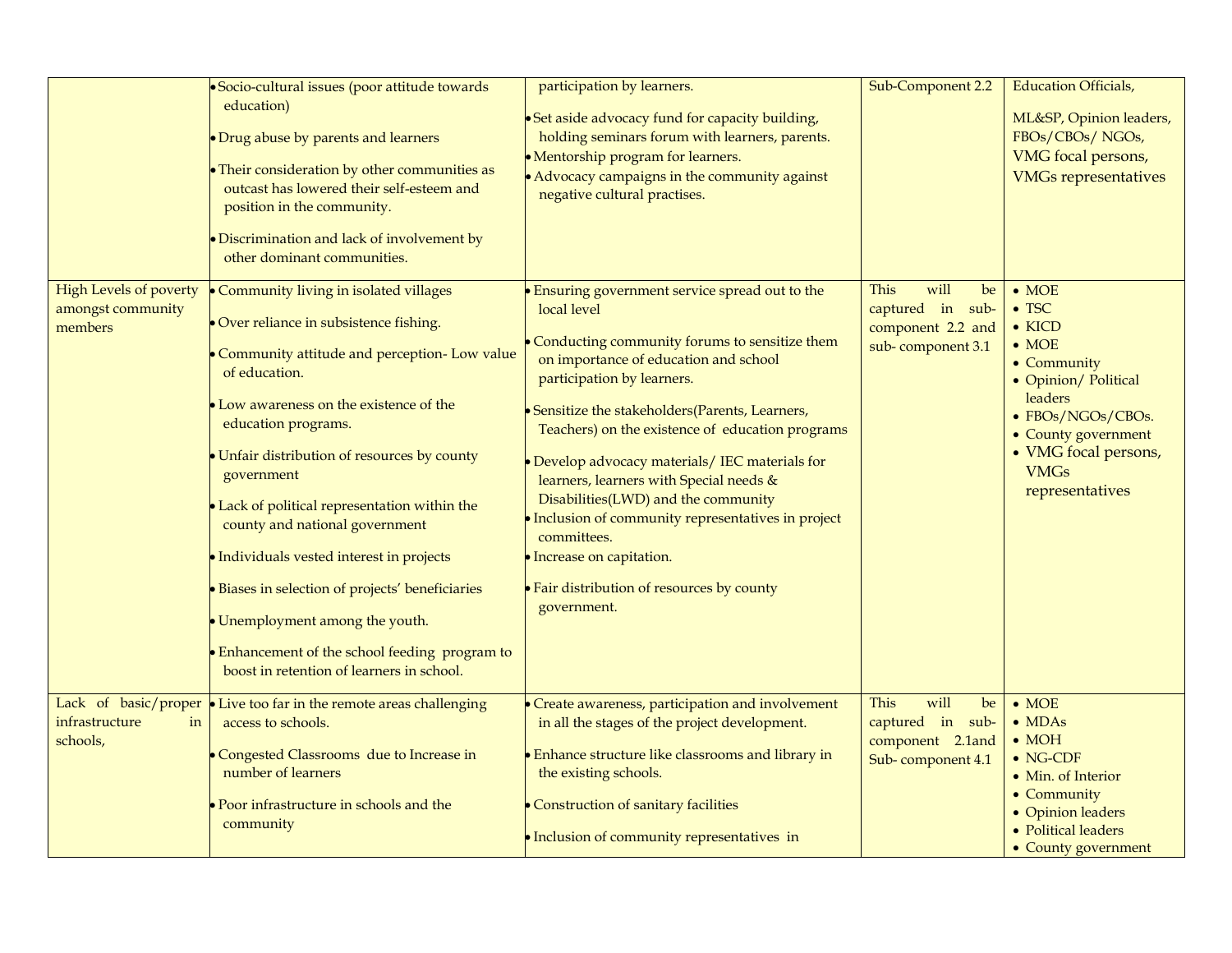|                                                                                                     | • Lack of adequate secondary education facilities<br>Limited access to social amenities, health and<br>education services<br>• Lack of sanitary facilities - dirty water.<br>Lack of accountability, transparency and<br>involvement in projects during<br>implementation.<br>Lack of youth involvement in community<br>projects | development committees<br>• Involvement of youth in project especially<br>construction.                                                                                                                                                                                                                                                           |                                                                                                                                                                                                            | • VMG focal persons,<br><b>VMGs</b><br>representatives                                                                                                                                                                                                                                                  |
|-----------------------------------------------------------------------------------------------------|----------------------------------------------------------------------------------------------------------------------------------------------------------------------------------------------------------------------------------------------------------------------------------------------------------------------------------|---------------------------------------------------------------------------------------------------------------------------------------------------------------------------------------------------------------------------------------------------------------------------------------------------------------------------------------------------|------------------------------------------------------------------------------------------------------------------------------------------------------------------------------------------------------------|---------------------------------------------------------------------------------------------------------------------------------------------------------------------------------------------------------------------------------------------------------------------------------------------------------|
| <b>POTENTIAL</b><br><b>BARRIES TO NON -</b><br><b>EDUCATION</b><br><b>ISSUES</b>                    | <b>BARRIER CAUSES</b>                                                                                                                                                                                                                                                                                                            | <b>MITIGATION MEASURES/</b><br><b>RECCOMMENDATIONS</b>                                                                                                                                                                                                                                                                                            | <b>STATE WETHER</b><br><b>ADDRESSED BY</b><br><b>SEQIP OR NOT</b>                                                                                                                                          | <b>ACTORS/</b><br><b>RESPONSIBILITY</b>                                                                                                                                                                                                                                                                 |
| the community<br><b>Harsh Climatic</b><br>conditions/ natural<br>calamities (Drought and<br>famine) | Low economic level in $\bullet$ Discrimination on employment opportunities<br>· Permissive religious practices<br>High illiteracy levels<br>Lack of accountability, transparency and<br>involvement in projects<br>Frequent drought and famine leading to<br>learners dropping out of school.                                    | <b>Expand economic opportunities</b><br>• Support community to get involved in Income<br><b>Generating Activities</b><br>· Issue of title deeds to community members<br>• Inclusion and fair representation in project<br>committees.<br>Explore climate adaptable projects to promote<br>economic progress<br>· Climate adaptable interventions. | This has not been<br>addressed in SEQIP<br>components, it<br>requires a multi-<br>sectoral approach<br>This has not been<br>addressed in SEQIP<br>components, it<br>requires a multi-<br>sectoral approach | • Min of Agriculture<br>$\bullet$ NEMA<br>• Min. of Trade<br>• Min. of Environment<br>$\bullet$ ML&SP<br>• County Government.<br>• Community<br>• VMG focal persons,<br><b>VMGs reps.</b><br>• Min of Agriculture<br>• Min. of Trade<br>• Min. of Environment<br>• Development partners.<br>• Community |
| Lack of political<br>representation in the<br>County Assembly and<br><b>National Government</b>     | • Lack of a ward/ division leader - No • Affirmative action on projects committees'<br>representation at the county assembly,<br>national assembly etc<br>• Unfair distribution of resources<br>· Biases and neglect of some parts and locations<br>of the community<br>• No land ownership                                      | representatives selected by community members.<br>• No biases among officials,<br>• Inter household equal distribution of resources in<br>particular locations and concerned areas<br>• Transparency on allocated funds<br>• Community participation                                                                                              | This will not be<br>addressed directly<br>through SEQIP, it<br>requires a multi-<br>sectoral approach                                                                                                      | • VMG focal persons,<br>VMGs reps.<br>• Local administrators,<br>· Political leaders,<br>• Education Officials,<br>$\bullet$ MOE,<br>• County Government,<br>• Church leaders,<br><b>Opinion</b> leaders<br>• Community<br>• VMG focal persons,<br><b>VMGs</b><br>representatives                       |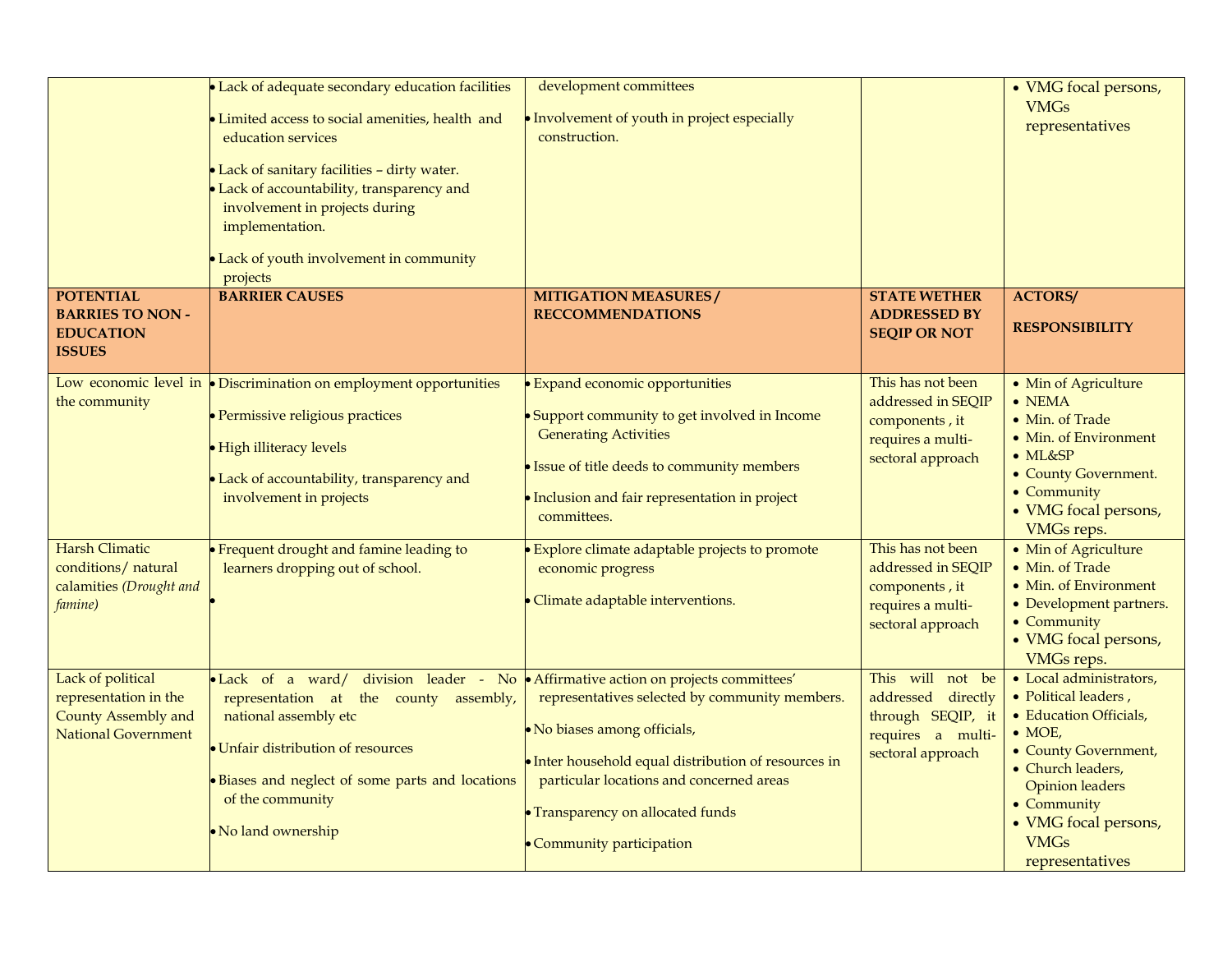|                                          |                                                                                                                                                                                                                                                                                                                                                                                          | • Mediation arbitration within the community                                                                                                                                                                                                           |                                                                                                        |                                                                                                                                                                                                                                                                       |
|------------------------------------------|------------------------------------------------------------------------------------------------------------------------------------------------------------------------------------------------------------------------------------------------------------------------------------------------------------------------------------------------------------------------------------------|--------------------------------------------------------------------------------------------------------------------------------------------------------------------------------------------------------------------------------------------------------|--------------------------------------------------------------------------------------------------------|-----------------------------------------------------------------------------------------------------------------------------------------------------------------------------------------------------------------------------------------------------------------------|
| Discrimination in<br>development agendas | • lack of involvement and marginalization by the<br>large communities<br>• Individuals vested interest in projects<br>implementation.<br>• Lack of accountability, transparency and<br>involvement in projects during<br>implementation.<br>• Skewed distribution of resources by county<br>government<br>Lack of political representation within the<br>county and national government. | · Political representation in elective politics.<br>• Inclusion of community representatives in<br>development committees<br>• community participation in project's activities<br>Community sensitization on mutual co-existence<br>among communities. | This has not been<br>addressed in SEQIP<br>components,<br>it<br>requires a multi-<br>sectoral approach | $\bullet$ NEMA<br>$\bullet$ NCPWD<br>$\bullet$ ML&SP<br>• National / County<br>Government.<br>• Development partners.<br>• National Treasury<br>• FBOs/NGOs/CBOs.<br>$\bullet$ CSO's<br>$\bullet$ Community<br>• VMG focal persons,<br><b>VMGs</b><br>representatives |

**3. How will free, prior, and informed consultation be carried out with these groups during project implementation? (How will feedback be received from VMGs and monitoring of impact of activities carried out?) Table 2: Enhancing inclusion of the Sengwer Community in SEQIP**

| Objective                                                                    | <b>Activity</b>                                                                                 | Output                                                                                                                                                                                                                                                   | <b>Indicators</b>                                                                                          | <b>Means of</b>                                                                                                                                    | <b>Budget</b> | <b>Time</b>      |
|------------------------------------------------------------------------------|-------------------------------------------------------------------------------------------------|----------------------------------------------------------------------------------------------------------------------------------------------------------------------------------------------------------------------------------------------------------|------------------------------------------------------------------------------------------------------------|----------------------------------------------------------------------------------------------------------------------------------------------------|---------------|------------------|
|                                                                              |                                                                                                 |                                                                                                                                                                                                                                                          |                                                                                                            | <b>Verification</b>                                                                                                                                | Estimate(USD) | frame            |
| To disseminate<br>information about<br>SEQIP to enhance<br>project ownership | Create awareness<br>about SEQIP among<br>the VMGs<br>representatives.                           | $\bullet 50$ VMGs<br>$\bullet$ No. of awareness creation<br>representatives<br>sessions<br>sensitized on SEQIP<br>• No. of VMGs representatives<br>involved<br>• No. of stakeholders sensitized<br>$\bullet$ Information dissemination<br>resources used |                                                                                                            | ·Signed attendance lists<br>of participants<br>•Sensitization report<br>• Sensitization schedule<br>• Circular to field officers<br>• List of VMGs | 5,000         | February<br>2022 |
|                                                                              | Procure and disclose<br>culturally<br>appropriate IEC<br>materials on project<br>interventions. | •50 IEC materials,<br>adapted, procured<br>and disseminated<br>•1 disclosure session                                                                                                                                                                     | No. of IEC materials procured<br>and disclosed<br>• No. of VMGs sensitized<br>• No. of disclosure sessions | (Materials<br>$\bullet$ Records<br>used)<br>• Adapted IEC Materials                                                                                |               |                  |
| enhance<br>the<br>To                                                         | with $\bullet$ 1<br>Dialogue                                                                    |                                                                                                                                                                                                                                                          | Dialogue session $\bullet$ No. of dialogue sessions with $\bullet$ Attendance list                         |                                                                                                                                                    | 5,000         | March            |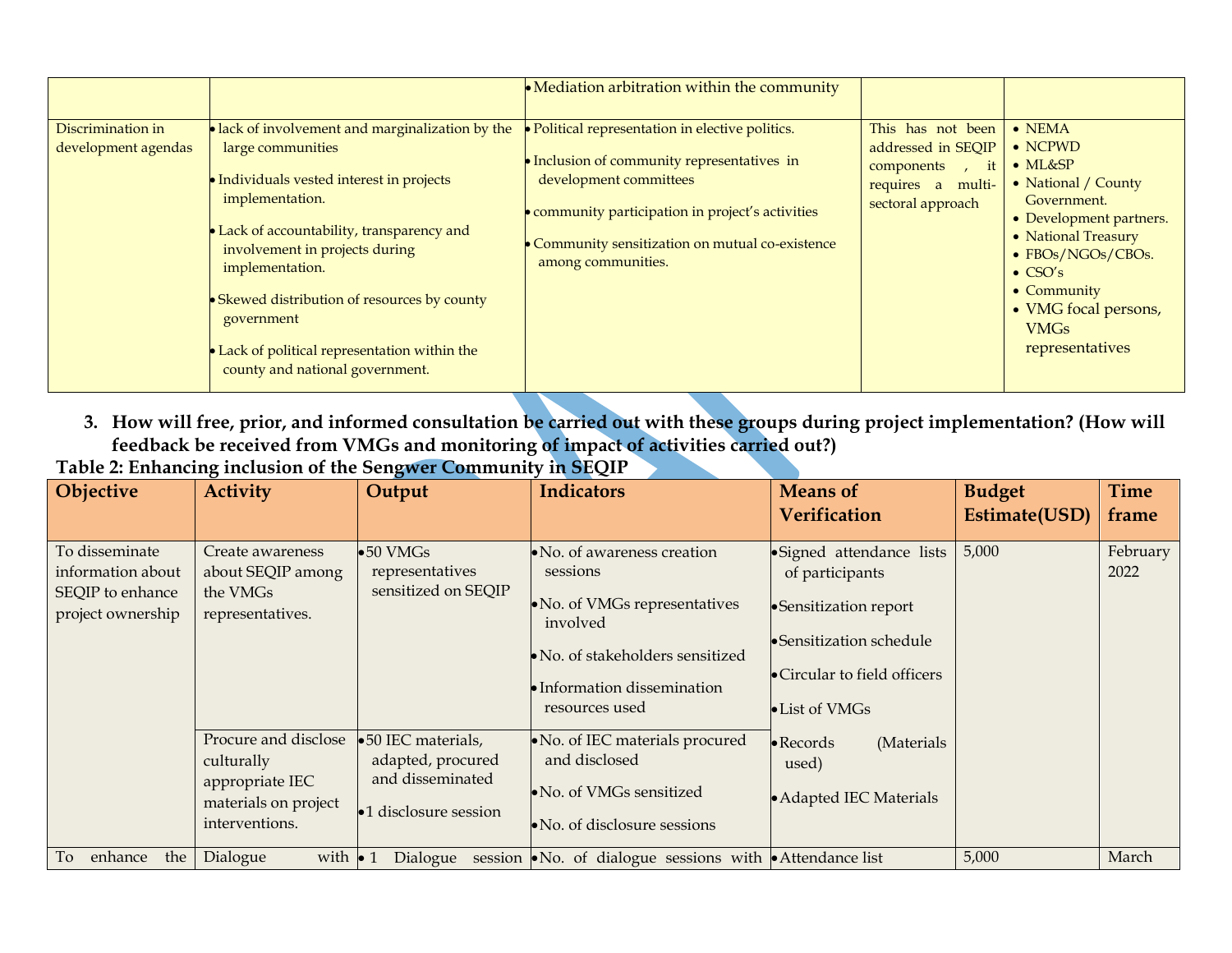| capacity of parents<br>and<br>other<br>stakeholders<br>on<br>pertinent<br>social<br>cultural<br>issues<br>affecting<br>the<br>community. | other<br>parents and<br>stakeholders<br>on<br>pertinent<br>social<br>cultural issues.                                                     | with<br>parents<br>and<br>other stakeholders<br>.50 parents and other<br>stakeholders<br>identified<br>and<br>engaged<br>in<br>addressing pertinent<br>social cultural issues. | parents and other stakeholders •Reports<br>No. of parents and other<br>stakeholders involved<br>Specific resolutions and action<br>plans developed.                                    |                                                                            |       | 2022          |
|------------------------------------------------------------------------------------------------------------------------------------------|-------------------------------------------------------------------------------------------------------------------------------------------|--------------------------------------------------------------------------------------------------------------------------------------------------------------------------------|----------------------------------------------------------------------------------------------------------------------------------------------------------------------------------------|----------------------------------------------------------------------------|-------|---------------|
|                                                                                                                                          | Establish and /or $\bullet$ 10<br>enhance networking<br>/ linkage with other<br>stakeholders<br>to<br><b>VMGs</b><br>support<br>inclusion | engaged to support<br><b>VMGs</b> inclusion                                                                                                                                    | stakeholders • No. of stakeholders engaged<br>No. of linkage established and<br>or enhanced                                                                                            |                                                                            |       |               |
| To build capacity<br>of committees on<br>Monitoring<br>and<br>Evaluation.                                                                | Train<br>sub-county<br>level committees on<br>Monitoring<br>and<br>Evaluation<br>of<br>projects                                           | for sub-county level<br>committees<br>Sub-county level<br>$\cdot$ 2<br>committees trained                                                                                      | $\bullet$ 2 trainings conducted $\bullet$ No. of training sessions<br>sub-county<br>$\bullet$ No.<br>of<br>level<br>committees trained<br>• No. of participants trained                | of<br>committee<br>$\bullet$ List<br>members trained<br>• Training reports | 5,000 | April<br>2022 |
|                                                                                                                                          | Monitor<br>implementation<br>of<br>the developed VMG<br>Plan                                                                              | • Monitoring<br>reports<br>highlighting<br>Implementation<br>of<br><b>VMGP</b>                                                                                                 | • No. of monitoring highlighting • Monitoring report<br>implementation of the VMGP                                                                                                     |                                                                            |       |               |
| To<br>motivate<br>from<br>learners<br>VMG community<br>to pursue their<br>academic targets<br>and interest.                              | Mentor<br>learners<br><b>VMG</b><br>from<br>communities<br>in<br><b>SEQIP</b><br>supported<br>schools in the sub-<br>county.              | sessions per term.<br>100% mentors<br><b>SEQIP</b><br>targeted<br>school.                                                                                                      | •Monthly mentorship •No. of mentorship sessions •List of learners<br>undertaken in a term.<br>per •No. of learners participating in •Records maintained by<br>the mentorship sessions. | mentored.<br>Gender champions                                              | 5,000 | Termly        |
| To enhance the<br>capacity of Gender<br>champions<br>for<br>implementation of<br>school<br>based                                         | Train<br>Gender $\cdot$ 1<br>champions<br>on<br>student mentorship.                                                                       | training<br>conducted to Gender<br>Champions<br>• 1 Gender Champion                                                                                                            | session • No. of training session<br>• No. of Gender Champions • Attendance list<br>trained                                                                                            | • Training reports<br>• Training schedules                                 | 5,000 | April<br>2022 |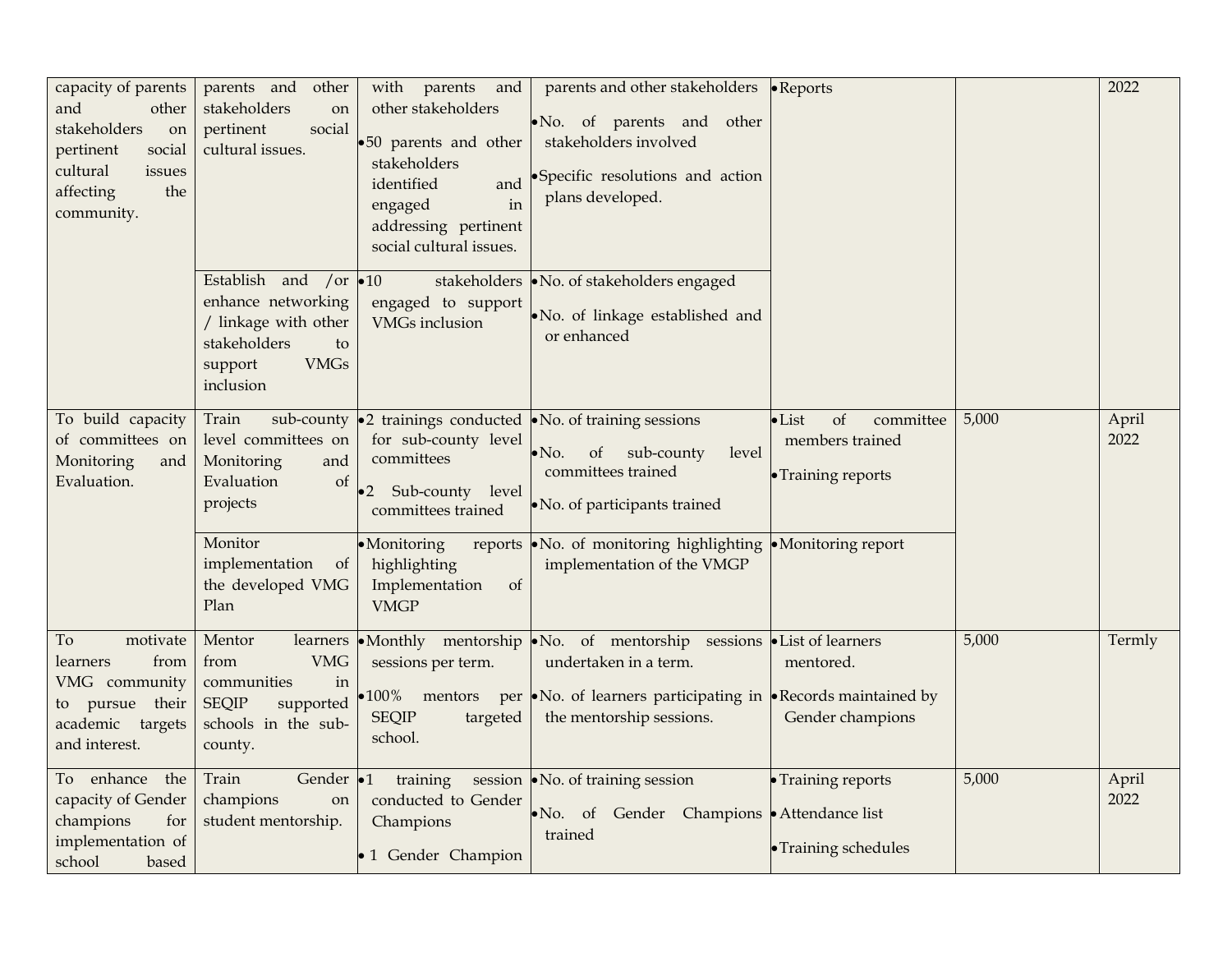| mentorship<br>programmes.                                                                                                               |                                                                                                                                                                | per SEQIP targeted Training content<br>school.                                                                          |                                                                                                                                                                                                                  |                                                                                                                       |       |                  |
|-----------------------------------------------------------------------------------------------------------------------------------------|----------------------------------------------------------------------------------------------------------------------------------------------------------------|-------------------------------------------------------------------------------------------------------------------------|------------------------------------------------------------------------------------------------------------------------------------------------------------------------------------------------------------------|-----------------------------------------------------------------------------------------------------------------------|-------|------------------|
| To catalyse use of<br>SEQIP Grievance<br>Redress<br>Mechanism (GRM)<br>in the community.                                                | Conduct community<br>sensitization forums<br>the<br>induct<br>and<br>community<br>representatives and<br>stakeholders<br>other<br>on use of SEQIP<br>$(GRM)$ . | •1 sensitization session<br>•200 community<br>members/VMGs<br>reached during<br>sensitization forums<br>on project GRM. | No. of sensitization sessions on<br>GRM structures in place.                                                                                                                                                     | • Sensitization Report<br>• Attendance list                                                                           | 5,000 | February<br>2022 |
|                                                                                                                                         | Identification/<br>appointment<br>of<br>GRM focal persons<br>and committees                                                                                    | •1 Focal person<br>appointed<br>•2 GRM committees<br>formed at location<br>and Sub - County<br>levels                   | No. of VMGs identified as focal<br>points/persons<br>No. of GRM committees formed                                                                                                                                | • Appointment letters<br>• List of Focal persons<br>$\bullet$ Reports                                                 |       |                  |
| To<br>enhance<br>capacity<br><sub>ot</sub><br>in<br>committees<br>monitoring<br>infrastructure<br>interventions<br>in<br>the sub-county | Committee support in<br>monitoring<br>of<br>construction<br>$\alpha$<br>additional classrooms<br>and toilets in existing<br>schools                            | $\bullet$ 2 schools<br>Infrastructure<br>facilities enhanced<br>• Termly monitoring by<br>committee                     | No. of classrooms constructed<br>No. of WASH facilities<br>constructed/enhanced<br>No. of infrastructure in schools<br>enhanced<br>· No. of monitoring conducted<br>No. of community representatives<br>involved | • Reports<br>· Signed Contracts Service<br>Providers<br>· Delivery notes<br>• Minutes<br>• Certificate of completion. | 5,000 | April<br>2022    |

**4. Culturally appropriate procedures in place to receive and address grievances by these groups arising from project implementation.** 

The community addresses any grievances raised through the following platforms;

- ❖ Through constituting community adhoc committee.
- ❖ Use of traditional methods of arbitration by use of council of elders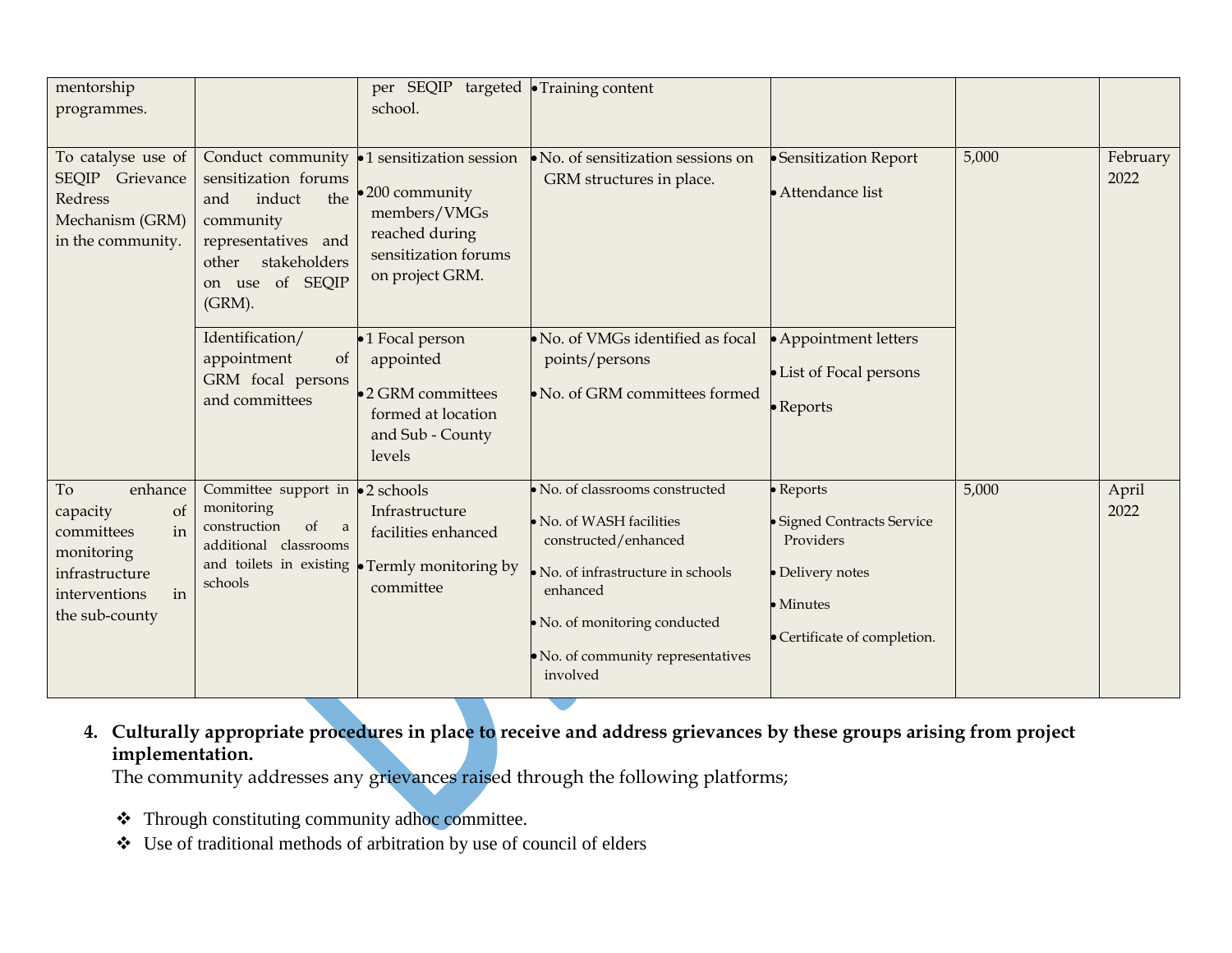❖ Local Administration office e.g. Chiefs, through political representatives.

❖ Courts.

#### **SEQIP will put the following GRM measures in place.**

- Training of Sub county stakeholders on GRM;
- Register reported cases using the already developed grievance register;
- GRM focal person will be appointed and oriented on GRM activities to actively follow up on VMG complaints.
- The VMGs will be sensitized on GRM during outreaches.

| Prepared by                                  |                                               |                     |
|----------------------------------------------|-----------------------------------------------|---------------------|
| Name: Julie Omolo                            | <b>Position: Social Safeguards - PSDO</b>     | Date: 29th /11/2020 |
| Consulted representative of VMG community:   |                                               |                     |
|                                              |                                               |                     |
| List attached<br>Name:                       | <b>Position: VMG Representatives</b>          | Date: 29th /11/2020 |
| Checked and verified by Sub - Component Lead |                                               |                     |
| Name: Florence Musalia                       | <b>Position: Safeguards Focal Point - DDE</b> | Date: 29th /11/2020 |
|                                              |                                               |                     |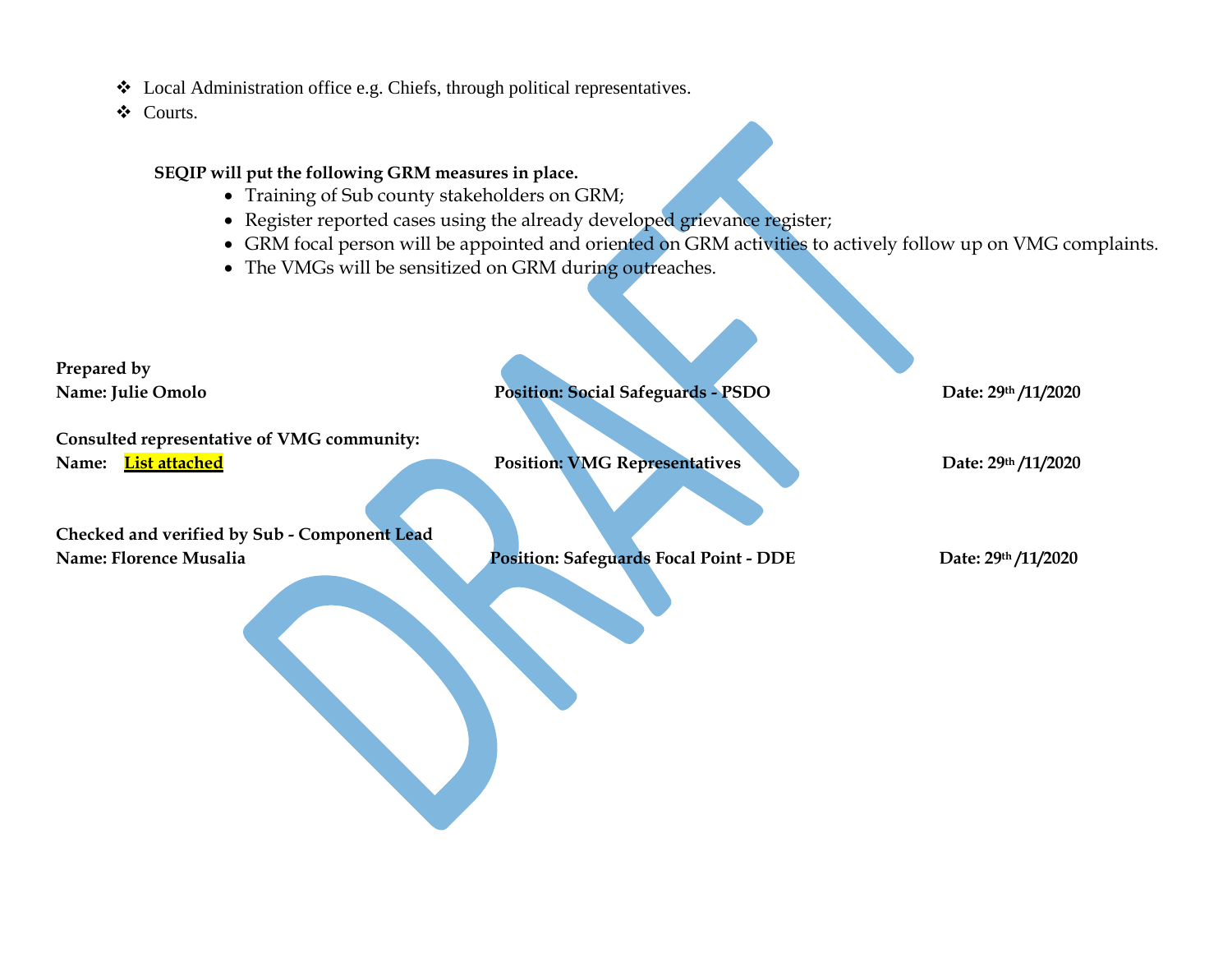

*Community baraza participants Representative explaining how they have been discriminated* 



*Sub-county Director introducing the project scope and social assessment roadmap*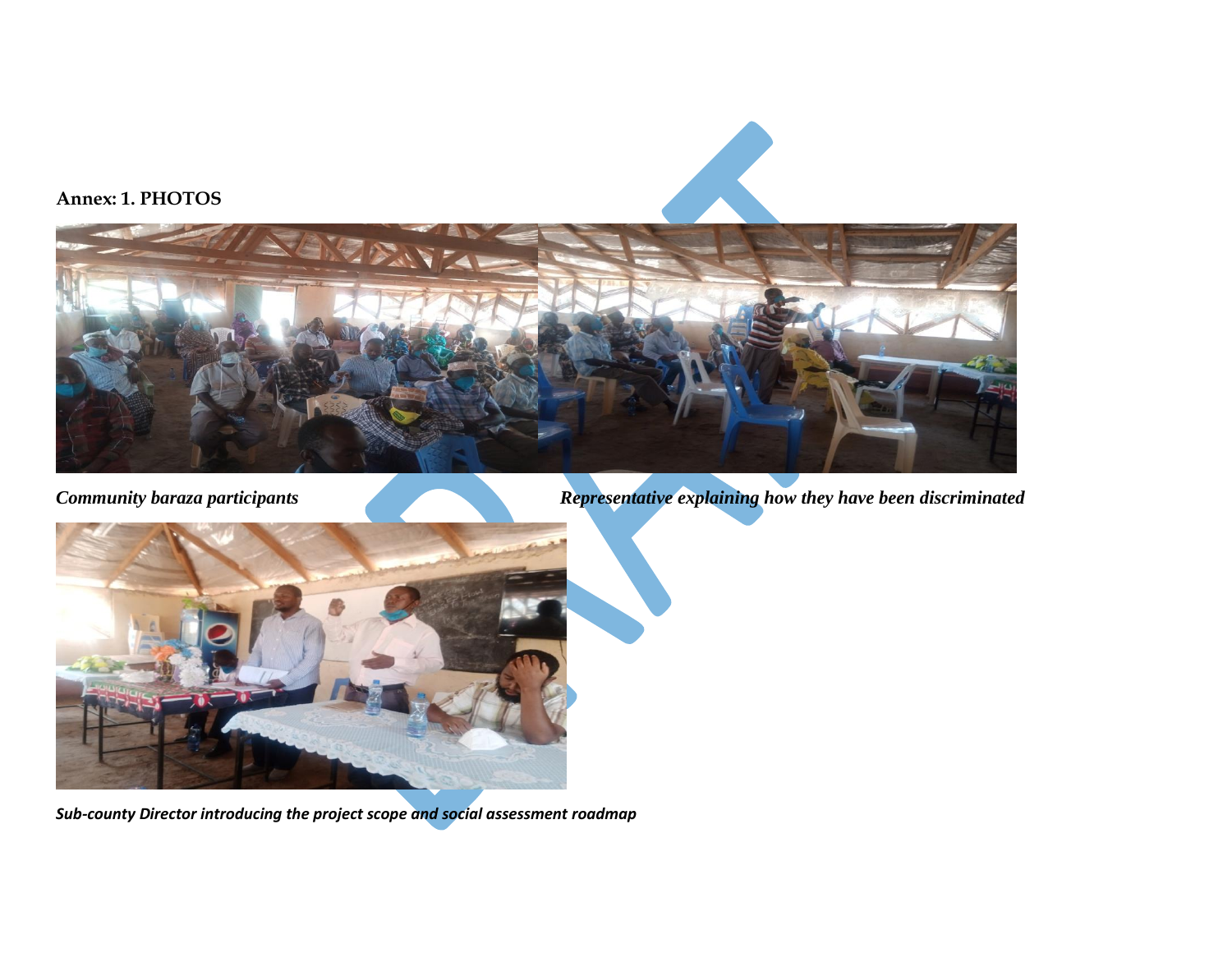# **Annex 2. Attendance list for Focus Group Discussions VMG participants**

| Attendance list for VMG participants<br>Marsab<br>County<br>lorr<br>$N$ <i>Dr11</i><br>Sub-County<br>Willage Abdech Tulle<br>HORR<br>JORTH<br>Location<br>Sub-Location Nofflit +force<br>Date  24.41. 2020<br>Signature<br>Phone<br>ID. No |                                           |                              |             |                     |              |  |  |
|--------------------------------------------------------------------------------------------------------------------------------------------------------------------------------------------------------------------------------------------|-------------------------------------------|------------------------------|-------------|---------------------|--------------|--|--|
| S/No.                                                                                                                                                                                                                                      | Name                                      | Position in the<br>community |             | number              |              |  |  |
| 1.                                                                                                                                                                                                                                         | Guyo Bor<br>Dub-                          | $c$ er                       | 20782850    |                     | u            |  |  |
| $\overline{2}$ .                                                                                                                                                                                                                           | Chuluke Duba                              | DPC                          | 8204445     | 0712829624          |              |  |  |
| 3.                                                                                                                                                                                                                                         | Roba Wake Jaldeg                          | $F$ der                      |             | 21742462 071295382  |              |  |  |
| 4.                                                                                                                                                                                                                                         | ADAN WARIO JILO                           | ELDER                        |             | 11386825 0723206494 |              |  |  |
| 5.                                                                                                                                                                                                                                         | ACAD                                      | der                          | $2758°$ ps1 | 619476714           |              |  |  |
| 6.                                                                                                                                                                                                                                         | 39t1<br>4040                              | $\Delta v$ th                |             | 32901058 0792663816 | BRO          |  |  |
| 7.                                                                                                                                                                                                                                         | Shaga<br>$Gu$ go                          | 101.16                       |             | 27208454079492914   |              |  |  |
| 8.<br>9.                                                                                                                                                                                                                                   | lohamed<br>alima                          | $C$ er                       | 0631248     | 0716266123          | forting.     |  |  |
| 10.                                                                                                                                                                                                                                        | $M_{01}$ $04$<br>volna                    | cer                          | 0027723     | 0711371379          | H            |  |  |
| 11.                                                                                                                                                                                                                                        | V 2e<br>atrani                            | der                          | 2065040     | 0129525332          | BUXP         |  |  |
| 12.                                                                                                                                                                                                                                        | 5illo<br>Komballer                        | Jouth.                       |             | 31 6680600704387100 |              |  |  |
| 13.                                                                                                                                                                                                                                        | Niho<br>Wario Jillo                       | Joute                        |             | 072006324           | <b>STATE</b> |  |  |
| 14.                                                                                                                                                                                                                                        | Gumato<br>Denge Godan                     | Jouth                        | 35777302    | O700010203          | Germando     |  |  |
| 15.                                                                                                                                                                                                                                        | Dhadi Karchora Hacke                      | $E$ lder                     | 8205091     | 0714755374          | 65           |  |  |
| 16.                                                                                                                                                                                                                                        | Haws Quin Boky                            | Etabertzouth                 |             | 2270074 075943025   | Record       |  |  |
| 17.                                                                                                                                                                                                                                        | christing<br>Labale                       | You th                       |             | 22702258 0726321922 | ₭            |  |  |
| 18.                                                                                                                                                                                                                                        | uneF<br>$\zeta_{\mathcal{D}}$ ba<br>Wario | $D\nU f h$                   | 27208535    | 0 758538325         | $\sigma$     |  |  |
| 19.                                                                                                                                                                                                                                        | 49<br>ombola                              | $\text{out}$                 |             | 114804408           |              |  |  |
| 20.                                                                                                                                                                                                                                        | Rufo AMANO<br>ane.                        | Elder                        |             | 7146046079896878    |              |  |  |
|                                                                                                                                                                                                                                            | Adab<br>ovU                               | DWH                          |             | 34205634 0716833387 | 1600         |  |  |
|                                                                                                                                                                                                                                            |                                           |                              |             |                     |              |  |  |

| Location NOFTH HORR                         |
|---------------------------------------------|
| Sub-Location NORTH HORR Willage HORRI GUDHA |

 $Date = \frac{\partial \psi}{\partial \Omega}$ 

| $S/N0$ .                             | Name                    | <b>Position in the</b><br>community | ID. No     | Phone<br>number                              | Signature       |
|--------------------------------------|-------------------------|-------------------------------------|------------|----------------------------------------------|-----------------|
|                                      |                         |                                     |            |                                              |                 |
| 1.                                   | BARAKO<br>TURA          | $-1$ oultrs                         | 2742756    | 070188414                                    | $\frac{1}{2}$   |
| $\overline{2}$ .                     | $B_0 R$ u<br>JOHN       | Catechist                           |            | 27799911071651397                            | JR              |
| $\overline{3}$ .                     | At1<br>DoT              | $C$ , $H N$                         | 22700384   | 6714447743                                   |                 |
| $\overline{4}$ .                     | $E$ ento<br><b>Ano</b>  |                                     | 0592860    | 0713041434                                   |                 |
| $\overline{5}$ .                     | WYE<br>HABANE           | $E$ leder                           | 4691056    | 0721945640                                   | Hurst           |
| 6.                                   | <b>Arso</b><br>ora      | $E$ eder                            | 0066861    | 0711970959                                   | RZ              |
| $\overline{7}$ .                     | $R$ gch $a$<br>$c, -an$ | $F$ der                             | DD66621    | 713739910<br>∩                               | <i>Lightyni</i> |
| $\overline{8}$ .                     | DalLi<br>Haro           | 100th                               |            | 288353840704388992                           | <b>CREB</b>     |
| $\overline{9}$ .                     | Arbe<br>Wage            | Touth                               | 35407370   | 0703221151                                   | Acce            |
| 10.<br>11.                           | Adan<br>Halkano         | Youth                               |            | 24997766 0725668072                          | Telet           |
|                                      | Danie<br>5or anc        | Youth                               | 2443914    | 0716298755                                   |                 |
| 12.                                  | Alinal<br>Lakgw         | fould                               |            | 23824843 OHOHUS8                             | Herry           |
| 13.                                  | $\tilde{\Lambda}$ UMO   | $d\rho r$                           |            | 8204637 071206958                            |                 |
| $\overline{4}$ .                     | HUIA                    | youth                               |            | 22558675 0727845229                          | Aus             |
| $\overline{5}$ .<br>$\overline{6}$ . | alake<br>Wobale         | ger                                 | 0631217    | 0701884142                                   | Olatord         |
|                                      | $\alpha$ Me<br>vol1a    | clev                                | 26 19 5231 | 071741243                                    | KOUNC           |
| $\overline{7.}$                      | HUAN GODANN GUYU        | Ler                                 | 0066979    | 0705626680                                   | Hoded           |
| 8.                                   | Elema G-Saru            | V2eD<br>$S \cdot N \cdot E$ officer |            |                                              |                 |
| 9.                                   | ROBA RONCHORA           | YOUTH                               |            | 21779237 0716256021                          | d <sub>th</sub> |
| $\overline{\mathbf{L}}$              | DOKO YATUNI             | $\sqsubset$<br>L <sub>d</sub>       |            | 2276291 0717556290 1200<br>00215670712351809 |                 |
|                                      |                         |                                     |            |                                              |                 |

8

 $\begin{array}{c|c} 1 & 1 \\ \hline 1 & 1 \end{array}$